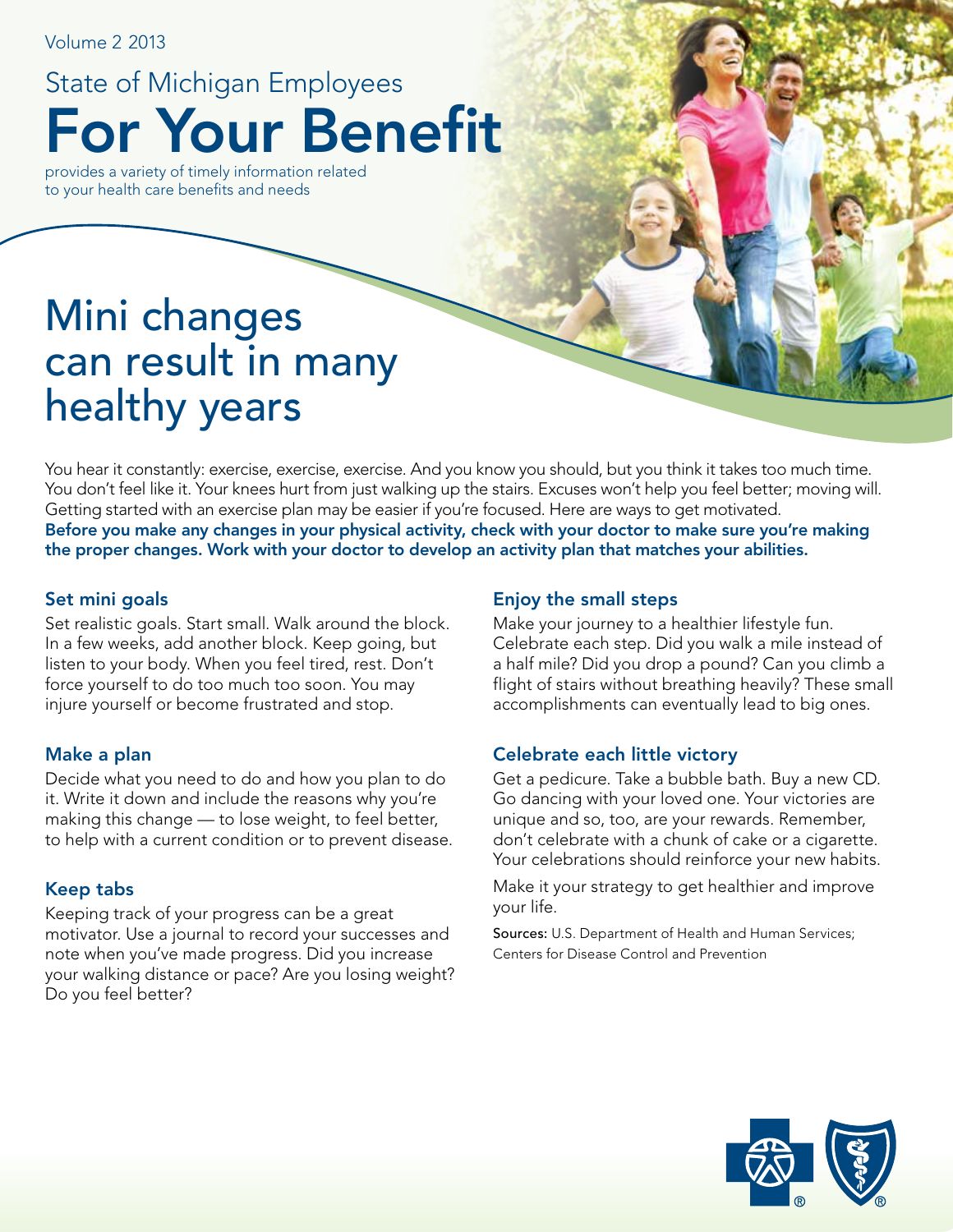

#### 10 minutes at a time is fine

Ninety to 150 minutes of exercise a week may sound like a lot of time, but you don't have to do it all at once.

It's best to spread your activity out during the week. Even better, you can break up your exercise into chunks of 10 or more minutes during the day.

# New guidelines make it easier to reach your exercise goals

Fitting regular exercise into your daily schedule may seem difficult at first. But according to the U.S. Department of Health and Human Services, physical activity guidelines are more flexible than ever. The new guidelines give you the freedom to reach your physical activity goals through different types and amounts of activities each week.

Make sure you're getting enough activity to reap the benefits. Do both aerobic and strengthening activities to get a balanced workout. Each offers important health benefits.

#### Aerobic activities

Aerobic activities improve the health of your heart, lungs and circulatory system. They can help prevent or delay the onset of chronic diseases like type 2 diabetes, heart disease, high blood pressure and stroke. They can help boost your mood; and when combined with healthy eating, can promote weight loss.

#### Moderate versus vigorous activities

You can move a little or a lot. Start slowly if you haven't exercised in a while.

#### Too much, too soon? Take the "Talk Test" to monitor your physical activity intensity.

You should be able to talk during your activity, without gasping for breath. If talking becomes difficult, your activity may be too hard. Slow down until you're able to talk comfortably again.

| <b>Moderate activities</b>                                             | <b>Vigorous activities</b>                                                          |  |  |  |
|------------------------------------------------------------------------|-------------------------------------------------------------------------------------|--|--|--|
| Build up to 2 1/2 hours a week.                                        | Build up to 1 1/2 hours a week.                                                     |  |  |  |
| • Ballroom and line dancing                                            | • Aerobic dance; fast dancing                                                       |  |  |  |
| · Biking on level ground or a few hills                                | Biking faster than 10 miles per hour                                                |  |  |  |
| · Gardening (raking, trimming shrubs)                                  | · Heavy gardening (digging, hoeing)                                                 |  |  |  |
| • Sports where you catch and throw (baseball, softball,<br>volleyball) | · Sports with a lot of running (basketball, hockey, soccer)  <br>• Tennis (singles) |  |  |  |
| • Tennis (doubles)                                                     | • Race walking or running                                                           |  |  |  |
| • Walking briskly                                                      | · Martial arts (such as karate)                                                     |  |  |  |
| · Water aerobics                                                       | • Swimming fast or laps                                                             |  |  |  |

Correction: The article "Healthy changes can stop diabetes before it starts" in the Spring edition of For Your Benefit contained an error regarding cholesterol levels and diabetes risk. The corrected information is below:

Cholesterol levels that are not within the ideal range increase the risk for diabetes. If your HDL ("good") cholesterol is less than 35 or your triglyceride level is higher than 250, you have a greater risk of developing diabetes.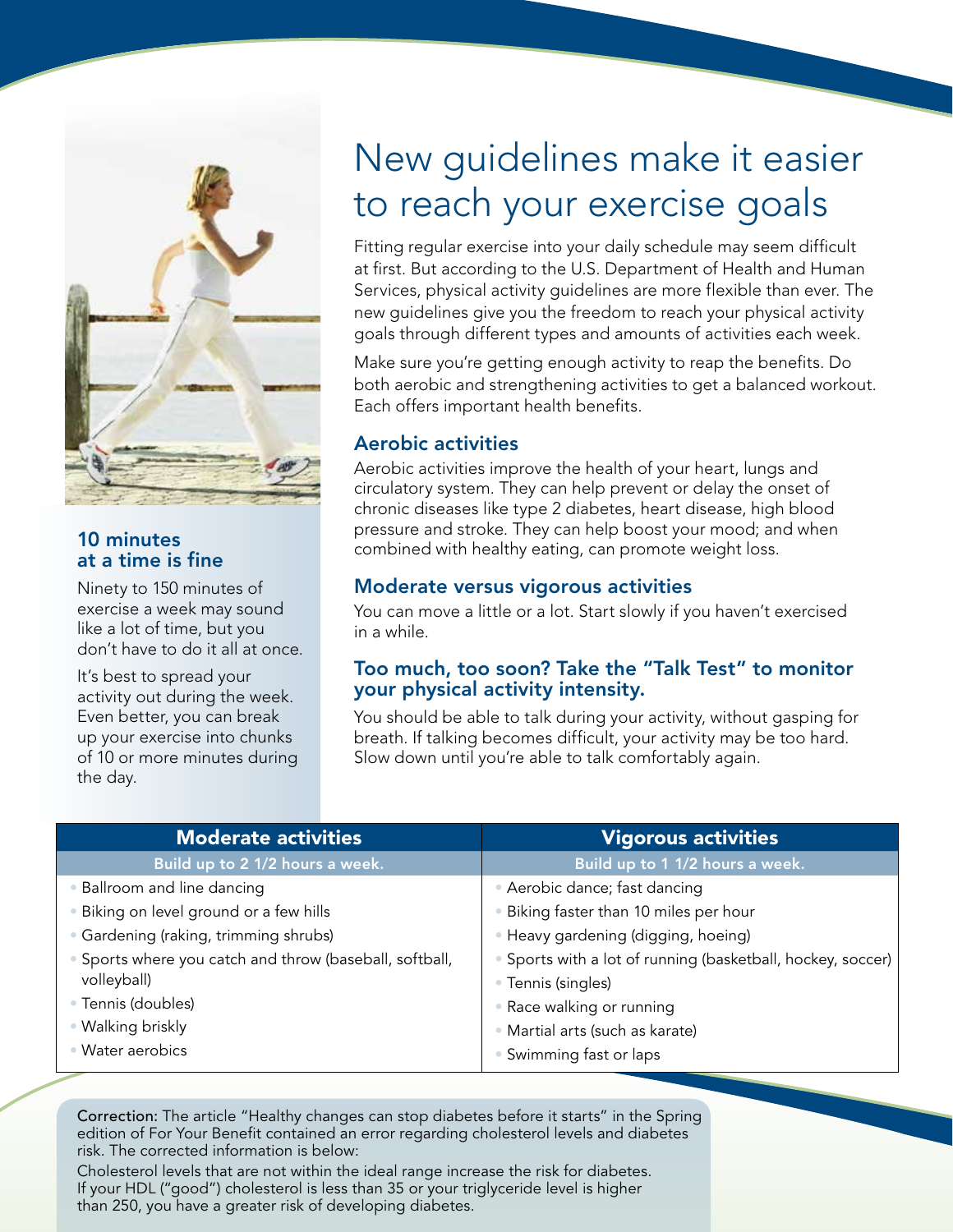## Benefits of strength training activities

Strength training can reduce the signs and symptoms of numerous diseases and chronic conditions; among them:

- Arthritis
- Osteoporosis
- Back pain
- Diabetes • Obesity • Depression

## Try some of these strength-training activities:

| <b>Strength training activities</b>                                                              |        |                               |  |  |
|--------------------------------------------------------------------------------------------------|--------|-------------------------------|--|--|
| Build up to 2 days a week                                                                        |        |                               |  |  |
| Push-ups                                                                                         | Lunges | Lifting weights               |  |  |
| Sit-ups                                                                                          | Squats | Working with resistance bands |  |  |
| Include all major muscle groups such as legs, hips, back, chest, stomach,<br>shoulders and arms. |        |                               |  |  |
| Exercise each muscle group 8 to 12 times per session.                                            |        |                               |  |  |

| Mon.                                | Tues.                                           | Wed.                            | <b>Thurs</b>                        | Fri.                         | Sat.                            | Sun.                                |
|-------------------------------------|-------------------------------------------------|---------------------------------|-------------------------------------|------------------------------|---------------------------------|-------------------------------------|
| 30 mins.<br><b>brisk</b><br>walking | 30 mins.<br><b>brisk</b><br>walking             | Resistance<br>band<br>exercises | 30 mins.<br><b>brisk</b><br>walking | 30 mins.<br>brisk<br>walking | Resistance<br>band<br>exercises | 30 mins.<br><b>brisk</b><br>walking |
|                                     | 150 minutes moderate-intensity aerobic activity |                                 |                                     |                              |                                 |                                     |
| Total:                              | +2 days muscle-strengthening activity           |                                 |                                     |                              |                                 |                                     |

| Mon.                          | Tues.                                          | Wed.                                | <b>Thurs</b> | Fri.                         | Sat. | Sun. |
|-------------------------------|------------------------------------------------|-------------------------------------|--------------|------------------------------|------|------|
| 30 mins.<br>water<br>aerobics | 30 mins.<br>jogging                            | 30 mins.<br><b>brisk</b><br>walking | Yoga         | 30 mins.<br>brisk<br>walking | Yoga |      |
|                               | 90 minutes moderate-intensity aerobic activity |                                     |              |                              |      |      |
| Total:                        | 30 minutes vigorous-intensity aerobic activity |                                     |              |                              |      |      |
|                               | 2 days muscle strengthening                    |                                     |              |                              |      |      |





#### *Save money while you exercise*

BCBSM members are eligible for special discounts and benefits through the Healthy Blue Xtrassm and Blue365® programs. These programs make it easier and less expensive to get the balanced lifestyle you deserve. Enjoy exclusive savings on healthy products and services from companies around the state and nationwide.